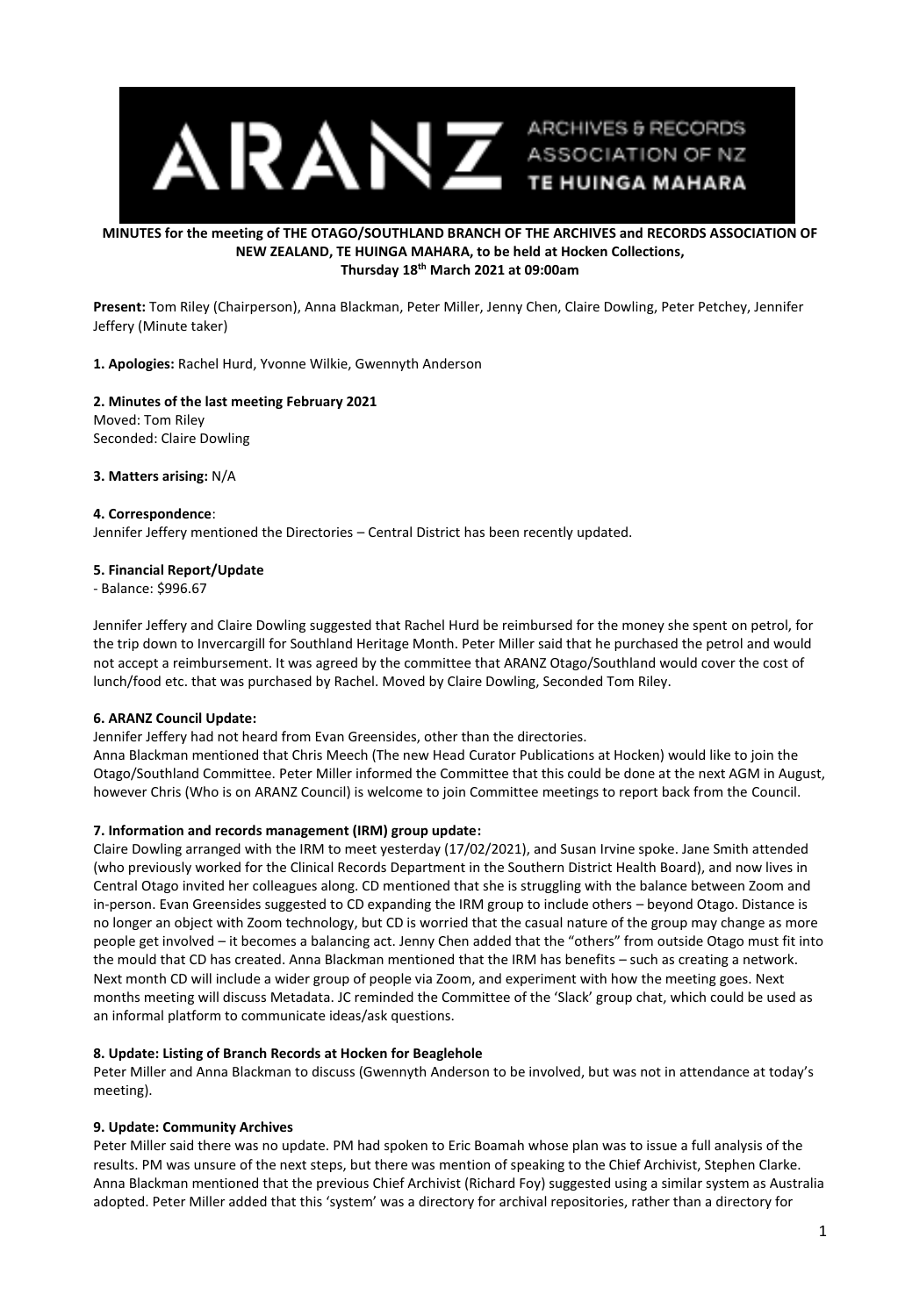## **10. Event Planning 2021**

#### - Southland Heritage Month – review

Jennifer Jeffery reported that it went well – however there were only five people in attendance. These five people were interested in the Recollect software, and looking at it as an option for their institution in the future, so there was engagement. Peter Miller who also attended stated that the workshop before the ARANZ presentation only had seven people; last year there was 40 (The good weather in Invercargill could have been a factor to the low participants). PM added that it was hard to get publicity, as we were left of the Brochure, and recommended that next year we get involved even earlier to solidify our place. JJ mentioned that when making an event, it is unknown what else is held that day. There needs to be some forward warning about who is holding events, so there is few date/time clashes. Tom Riley is to write a letter to Amanda Hunter of the Invercargill Library to say 'Thank-you' for her help and assistance in organising the room/facilities, and publicising the event.

#### **11. Update: Conference 2021:**

Remove from agenda

## **12. Other Business**

#### - DCC Archives:

Stuart Strachan, Peter Petchey and Peter Miller met on the 2<sup>nd</sup> March to invent a strategy surrounding the DCC archives and the DCC Ten Year Plan. The first idea was to approach Heritage New Zealand, Southern Heritage, the University of Otago History Department, and request that they make a submission, as well as getting individuals such as Tom Brooking, Eric Olsen. PM added that ARANZ Otago/Southland should contact the ODT, and resend the Branch Committee submission (making minor adjustments, e.g. dates). PM was told by Simon Pickford that there is no space in the Ten Year Plan for updated Archives Repository.

Anna Blackman mentioned that we need to take into consideration how the DCC Archives staff feel about this, we don't want to make suggestions that are not appropriate/what they want. Tom Riley added that the DCC Archives are unable to maintain standards. Peter Petchey stated that the biggest threat was the pipes (if they ruptured etc.). AB queried if it was the role of the DCC or us, to make the solutions, or whether we just highlight the problems. PM replied by saying we are offering solutions, as the Council have agreed that the Archives are in an unsatisfactory state. TR thinks the tone of the submission should be to make the Archival repository safe. Discussion about who is the line charge of the Archives began, where PM stated that the CIO is in charge of both the digital and paper records. Jenny Chen (who works for Toitu) mentioned that there is restructuring in the DCC, Nick Dixon's role is to be disestablished – eight positions in total are to be disestablished and replaced with six. Conversation led back to Simon Pickford, whom PM had spoken with. Pickford said there was no space for the Archives in the Ten Year Plan, and that the estimated cost would be \$10 Million. Claire Dowling brought forward the point that any suggestion that we make must be in line with what the DCC Archives staff desire, in order to give them support. PM added that getting DCC Archives staff involved can make it awkward. Peter Petchey reminded us that we should not spend too much time on this; submit to the Ten Year and Annual Plans, and perhaps mention to the Chief Archivist that Standards are not being met.

It was moved by Tom Riley that Peter Petchey, Peter Miller and Stuart Strachan are to go forth with their plan to work with the DCC and get traction towards improving their archives. Seconded by Anna Blackman.

Claire Dowling informed the Committee that Jenny Chen is now the permanent/full-time archivist at Toitu. Tom Riley moved that the Committee congratulate Jenny Chen on this achievement, Claire Dowling seconded.

JC said that she must juggle between inquiries and collection management; has now stated that entry is by appointment only. JC is asking that the Toitu website be updated to stop people from 'dropping in'. JC also struggles with receiving Collections inquiries (e.g. objects), and Archives inquiries. JC is also hoping to start up a volunteer programme, but is waiting for Jane McKnight to join the Team (who will start in April 2021), as the new Collections Manager (JM recently left her job at Heritage New Zealand), and will have to operate back and front house. JC plans to engage with the University of Otago's Humanities Department to reinstall the Internship programme.

## **13. Events**

Peter Miller offered to talk about the Architectural Drawing event, which is planned to be later in the year. Committee made suggestions about speakers – Chief Archivist (Stephen Clarke?) was suggested by Anna Blackman, as well as Angela Wanhalla. Committee decided to discuss this in our next meeting,